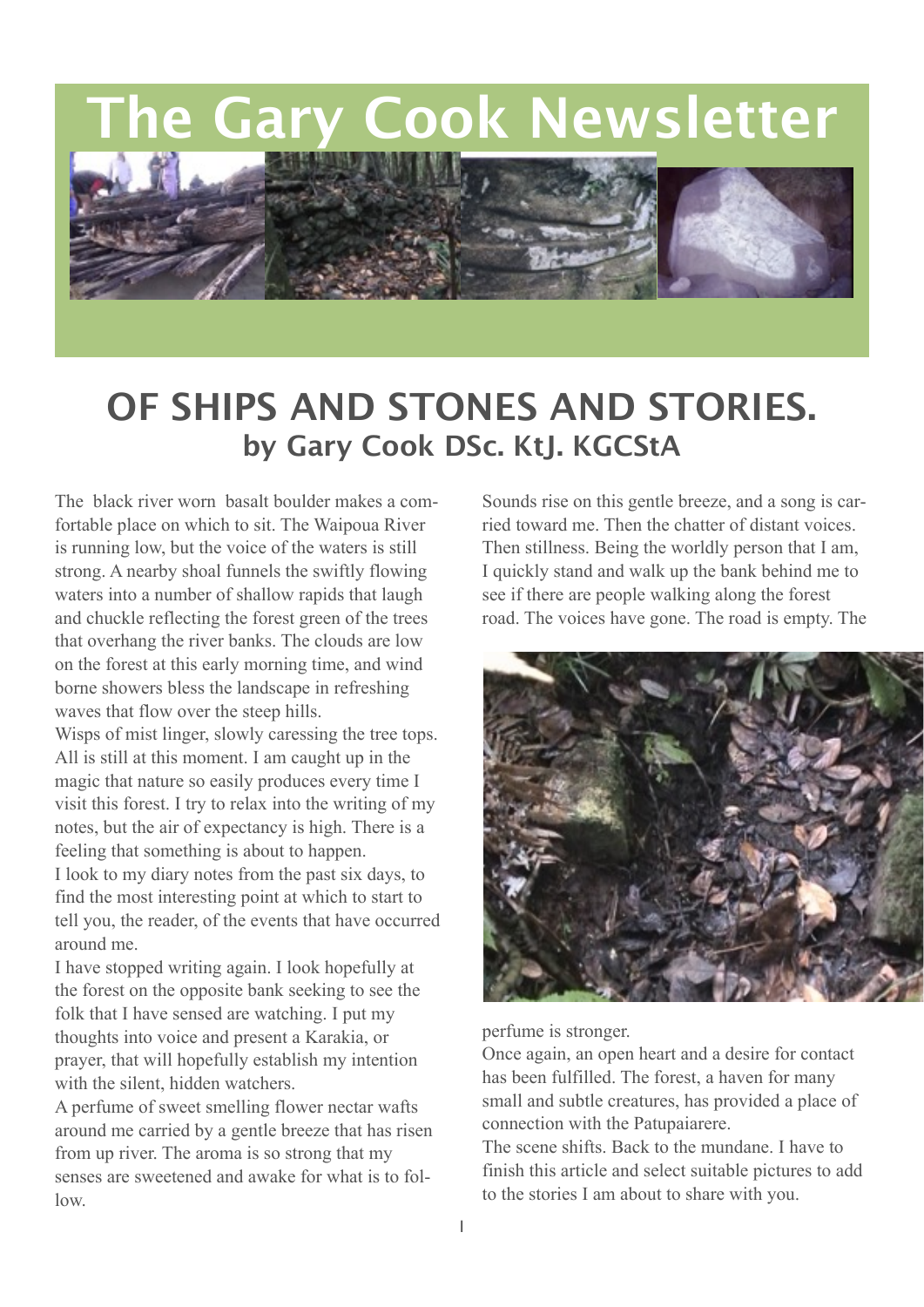The week commenced with a dawn rendezvous on the west coat beach at the small coastal village of Omamiri, a comfortable drive north west from Dargaville.

It was an ebb tide, and the cloud covered sky reflected darkly on the wet sand. Then, the distant chatter of a helicopter engine and the sleek Robinson 44 came into view, circled over the beach and quickly landed a little distance for our vehicles. This was a day that had been long in planning to seek further proof of the site of a 2nd world War German U-boat that was said to have been scuttled of the coast in this area in late 1944 or early 1945. The story we have been given tells of the crew coming ashore at this remote place, bringing with them a number of wooden cases that contained much in the way of valuable works of art and artifacts. The one point that has held my interest for the past 4 years we have been investigating the possible sinking and the validity of the story, is that one of the items that came to these shores is the legendary Ark of the Covenant. This is one aspect of the events that took place more than 60 years ago, that has captured my interest. As a Temple Knight of the Supreme Military Order of the Temple of Jerusalem, it is beholden on me to pay attention to such stories, and to either prove or disprove this event. Members of the Knights Templar declare much with the oath of allegiance. So, here we are on the beach again. Low tide beach searches with metal detectors and a high powered magnetometer had so far failed to find any trace of



wreckage. We were about to sling the magnetometer under the helicopter on a 30 meter wire and fly a search pattern over the breaker line. On board would be the technician Nick Freeman and maritime archaeologist, Noel Hilliam.

For more than one and half hours the little chopper flew a grid pattern up and down the coast. As I write this story, the data collected from this flight is being collated and further analysed. Early indications do not show a strong reading, but a promising strike at the very end of one of the runs is to be further investigated.

So whether or not these events did take place, the story as it stands today is worthy of our interest and further investigation.

Let us now move forward a few days to another investigation in the Waipoua Kauri Forest. The adjoining Waipoua Forest that is soon to be transferred to a local Iwi as part of a claims settlement, has provided much in the way of speculation as to the origins of the ancient people who had left a legacy of more than 2000 surveyed stone sites and structures. Radio carbon dating has placed early occupation at 960 years ago. Timber milling and stock damage has done much to the integrity of many of the stacked stone features. Access has always been difficult, and now that the land is being moved into different ownership may be lost to the outside world.

With this in mind, I have been following up on the stories of pig hunters and local residents on the location of many more stone sites that lay outside the claimants area of interest.

I made a foray into the Kauri forest area on Thursday with accomplished dowser, Gordon Heathcote to look for alternative stone sites. We crossed the Waipoua River near the DOC headquarters and spent a number of hours searching among the relatively open forest on the northern banks. We forded the river a number of times to get around steep banks making our way further west and down river. We noted a number of stone heaps spread over a wide area and one location that had laid stones. Our first journey to these places was very exciting and will hopefully open up sites that will be fully accessible to all that may wish to visit. It is not my wish to impose any sense of the history behind the people that lived at these sites, however indications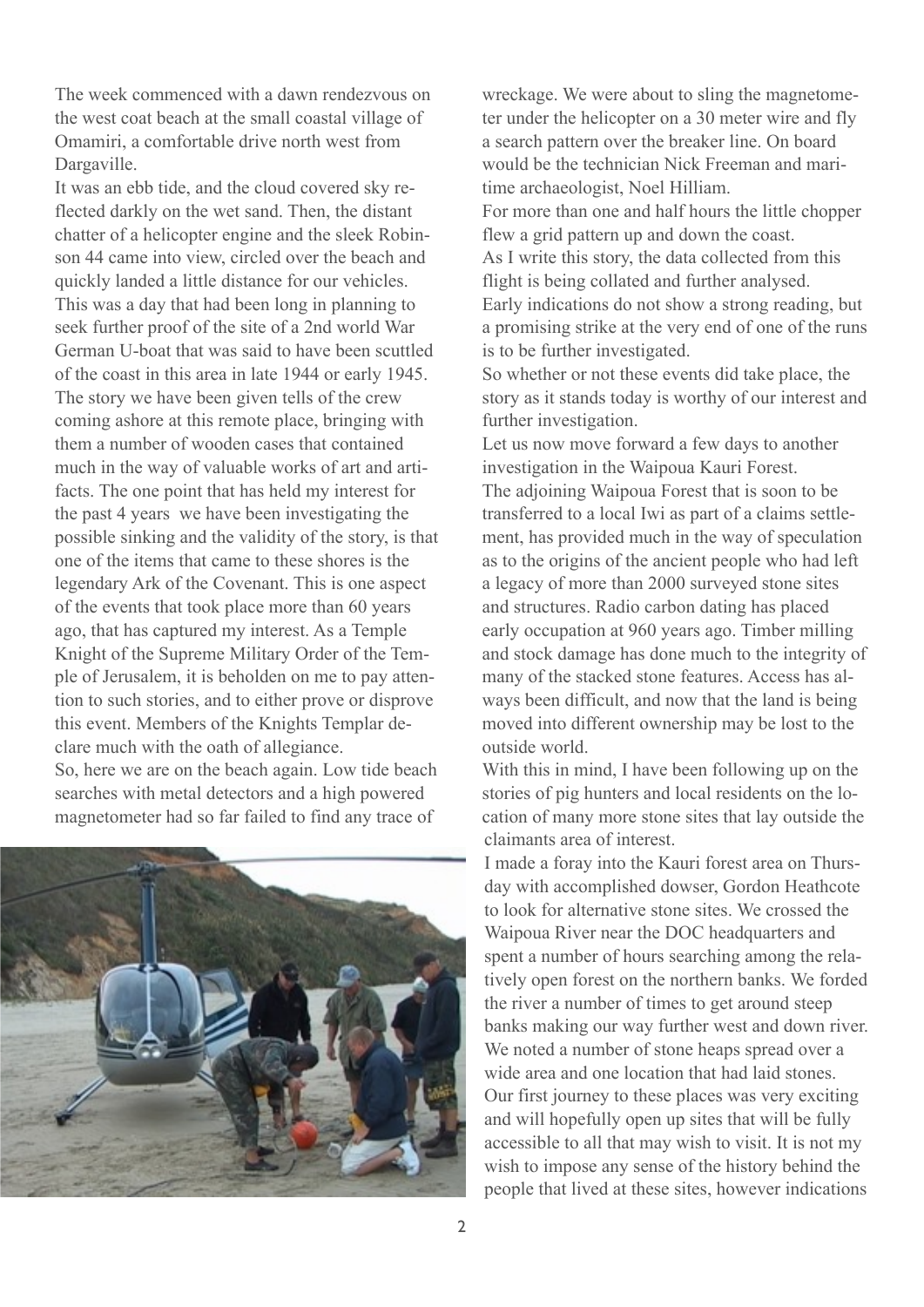are that these places were inhabited a long, long time ago.

The stones rest under a deep cover of forest humus, and are set under the umbrella of ancient Kauri and towering Totara. The forest offers this place a protection from wandering stock and the predation of modern timber milling. The Kauri Forest of Waipoua is indeed a place of well kept secrets. Our next journey to this area will entail a search for a vast stone amphitheater like structure that has been sighted by hunters on number of occasions over the past 20 years or so.

On the Friday morning I returned to the forest to visit Tane Mahuta and to walk the ricker forest track to visit the twin trunk Kauri that in the past has been a personal launching place for much of the pattern of my writing and the directions of my many journeys of discovery through these regions. I was not to be disappointed on this day. My camera was able to capture the flare of energy around the twin trunks and the unique spectacle of water droplets falling from the leaves of the Kauri from a height of more than 12 meters above, to swim and float downward to shower me with the strength and wonder of this pheromone.

The forests and waters of this land constantly speak with an inner language to which we are always open, but often are to busy to pay attention too. We have but to stop and listen.

Saturday has arrived, and I am preparing to leave the camp and head back to Auckland, first calling on Noel Hilliam to plan our next beach journey. Noel was busy putting the finishing touches to a machine that would help to move sand from around shipwreck sites. The 100 km beach is the scene of more than 150 shipwrecks, of which only 86 have been identified. and within the sites we are examining are the wrecks of a Spanish and a Portuguese ship. Archival research in Europe has, to this date provided us with information from the log books of these early explorers, that tells of ship wrecks in New Zealand, and of the French Dieppe maps that date from 1550. This tells us that French, Spanish and Portuguese explorers reached, and mapped, these shore well ahead of Tasman and Cook. When proven, this information will go a long way to extending the European contact dates and explaining



the number of Maori family names that can be traced back to these early explorers.

What an exciting and interesting country we live in. Three hundred years after the arrival of the Polynesian Maori in New Zealand there was a strong contact with these early sailors. We believe that more personal information will become available from private family documents and records that were kept by the Church in Europe. The Captain of the Portuguese ship was Gaspar Corte Real, who challenged by the epic voyage of Columbus set out on a voyage of discovery that included landing in New Zealand.

Within this information we may find in depth reference to the people that were met in New Zealand. A recently released map of Chinese origin shows a map of the world that was created following the epic voyages of the fleets of Admiral Zheng He in 1421. The islands of New Zealand are easily recognizable, and Gavin Menzies Author of the "*Chinese Fleets of 1421"* explains the early Chinese interest in New Zealand as a possible source of alluvial gold found in the rivers of the South Island. We then went to look at a sample of timber that had been recovered from the nearby beach 3 nights previous. Noel explained that this was part of a ship's mast, the base still secured to the keel structure, and the timber a close grained hardwood that probably came from equatorial forests. This leads us to believe that this was a large ship, constructed in either South America or the Philippines. A sample has been sent away for analyze. And as we